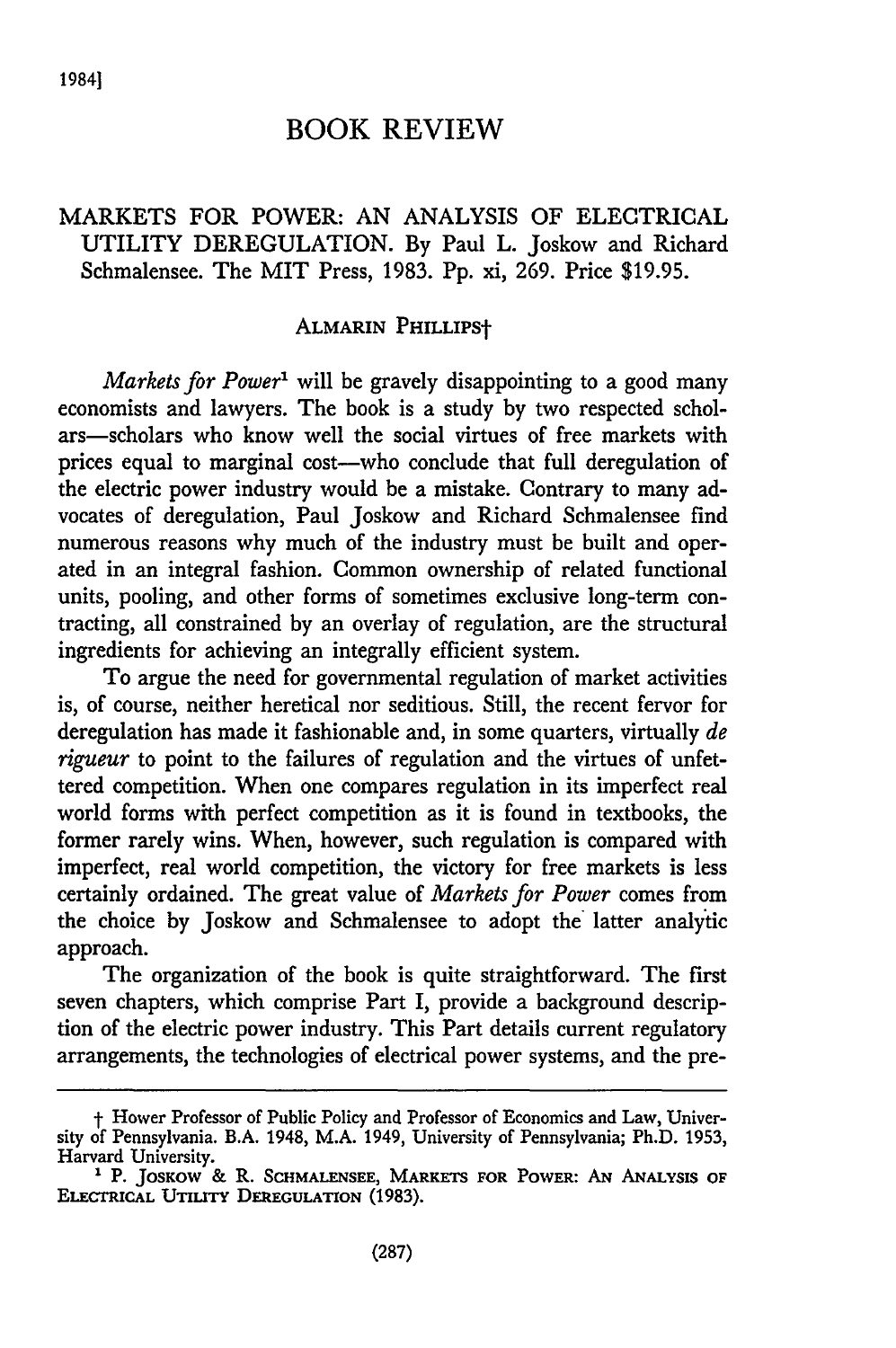sent structural and organizational characteristics of electricity generation, transmission, and distribution. Little is new here, save that the authors took the time to find out the facts. At the same time, they describe the facts in a way that makes nearly inevitable their conclusions concerning transactions costs and the potential for regulatory reform.

Chapter three is a brief review-really too brief a review for readers not already familiar with the literature-of two areas of recent theoretical work. The first of these reviewed is "transactions cost economics,"<sup>2</sup> with the chapter emphasizing the work of Oliver Williamson. The second area concerns multi-product natural monopolies.<sup>3</sup> While nearly all economists agree that the existence a of natural monopoly causes market failure, the recognition that markets may fail due to transactions cost considerations is far less ubiquitous.

Chapter seven treats "Economic Efficiency: Dimensions and Issues," but not in terms restricted to theoretical generalities. Short-run and long-run issues of efficiency are explored in the context of the present structural and regulatory industry schema. The authors' views on the industry's shortcomings are based on what must be seen as an empirical (and, happily, non-econometric) evaluation. Among the inefficiencies in need of correction are power generating plants of suboptimal scale, failures to exploit the "pooling" economies that result from sharing of facilities, and the setting of rates on bases other than the standard of marginal cost.

Part II, consisting of chapters eight through fourteen, begins by defining four possible scenarios for deregulation.<sup>4</sup> Chapters ten, eleven

**<sup>2</sup>**Transactions cost economics analyzes the costs associated with market versus nonmarket (i.e., intrafirm) modes for the allocation of resources. For an excellent exposition and summary of the theory, see Williamson, *Transaction-Cost Economics: The Governance of Contractual Relations,* 22 J. **LAW** & ECON. 233 (1979) and see generally **0. WILLIAMSON,** MARKETS **AND** HIERARCHIES **(1975).**

**<sup>&#</sup>x27;** Multiproduct natural monopoly occurs when a single firm produces a given set of outputs at lower costs than would be possible if several firms were utilized to produce the same set of outputs. Without some form of regulatory intervention, this condition may lead to market failure in the form of higher prices and lower output than would be socially ideal. *See generally* W. **BAUMOL, J.** PANZER, & R. **WILLIG, CON-TESTABLE** MARKETS **AND** THE THEORY OF INDUSTRIAL STRUCTURES (1982).

*<sup>&</sup>quot; See* P. JOSKOW & R. SCHMALENSEE, *supra* note 1, at 93-107. The scenarios are (1) elimination of all price and entry regulation with no mandated structural changes; (2) deregulation of wholesale power sales with open power pooling and with continued regulation of distribution and transmission natural monopolies; (3) divestiture of distribution natural monopolies from presently integrated firms and continued regulation of distribution; integration of generation and transmission functions, with mergers encouraged to gain minimal size for scale economies and gains from coordination and pooling; and (4) complete vertical disintegration and deregulation of wholesale power sales; regional power pooling and creation of transmission entities for coordination and planning; reorganized generating facilities to achieve scale economies.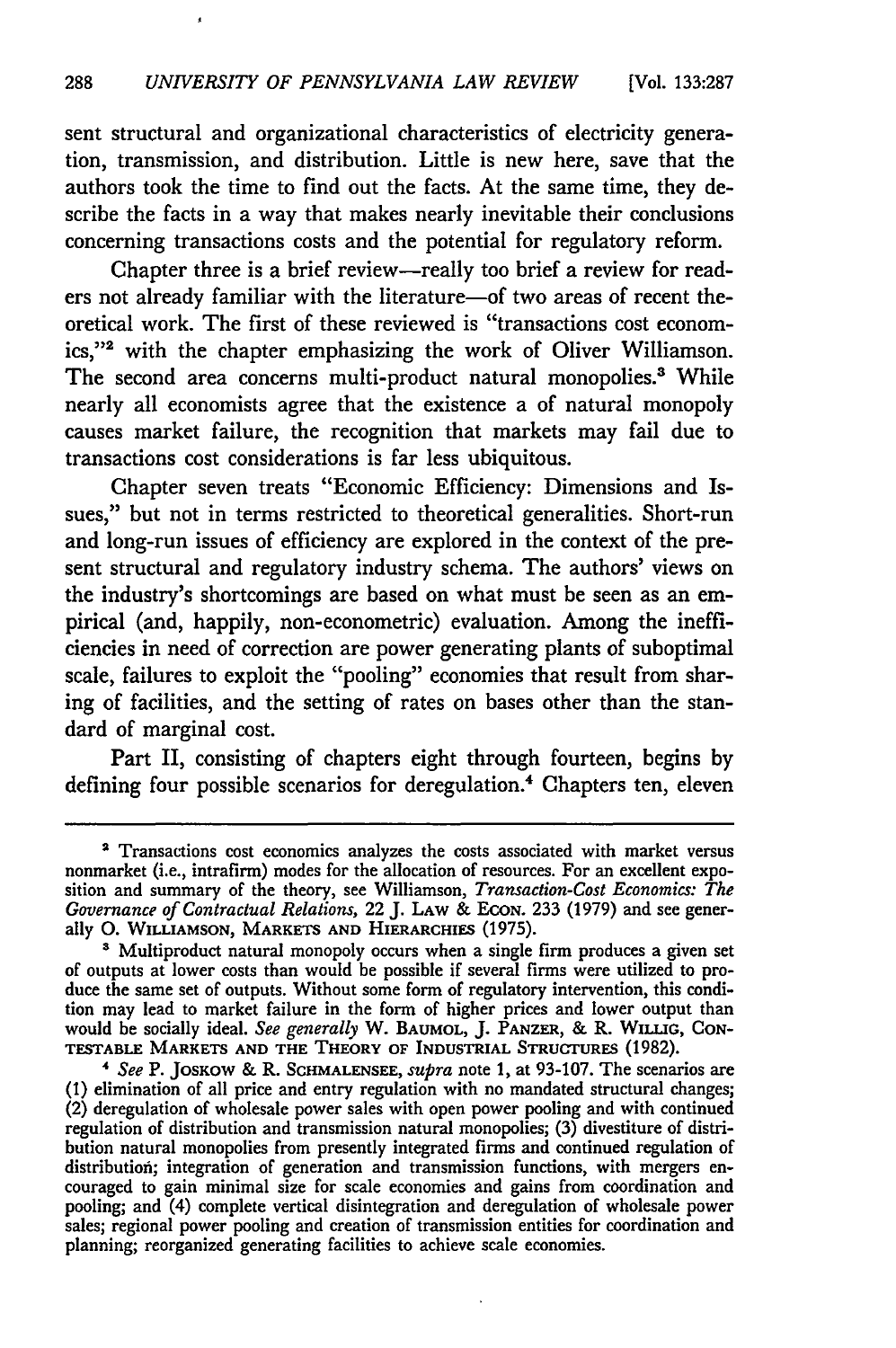and twelve—really the heart of the analysis—investigate the complications and frailities of the contractual relationships that each scenario would require. As seen by the authors, new types of complex long-term contracts will necessarily emerge under any substantial program of deregulation, and these contracts would necessarily have some characteristics in common with public regulation of price and entry.5 Limited use of short-term contracts and spot markets would also arise as overlays on the long-term contractual foundation.<sup>6</sup>

Joskow and Schmalensee find "little support for the assumption that all relevant markets would be competitive under deregulation."' They assert that the "[1]ong-run prospects for market forces to reduce existing levels of concentration seem dim"<sup>8</sup> and conclude that "[i]t is thus unclear that competition can be relied on to produce efficient outcomes in the absence of regulation."<sup>9</sup>

In the end Joskow and Schmalensee do not despair of all regulatory reform possibilities. In particular, they find that greater reliance on free market contracting at the wholesale power level *may* be possible, and this *might* be facilitated by further divestiture of wholesale producers and distributors of electricity. This conclusion, nonetheless, is presented in a highly tentative voice. As the authors emphasize, longterm contracting and other cooperative ventures would have to emerge to replace the presently existing ownership integration. Additional problems might arise in the transition from the present regulatory arrangements to the alternative deregulation scenarios.10 Whether integration by contracting and cooperative ventures would be more or less efficient than integration by ownership is clearly debatable.<sup>11</sup>

What sort of reforms can more unequivocally be advocated? Well, one possibility is rate reform at the retail level, where regulation of

- **<sup>7</sup>***Id.* at **198.** *<sup>S</sup>Id.*
- 
- *\* Id.*
- *<sup>10</sup>See id.* at **199-209.**

**"' A** provocative analysis of the circumstances in which vertical integration may be welfare dominant over ostensibly competitive contracting can be found in Klein, Crawford **&** Alchian, *Vertical Integration, Appropriable Rents, and the Competitive Contracting Process,* 21 **J. LAw & ECON. 297 (1978).** Demonstrations in the mainstream of economics of the welfare superiority of market-mediated transactions depend, among other things, on the sufficiency of price information as the basis for transactions. That is, in circumstances where buyers' knowledge of sellers' offering prices and sellers' knowledge of buyers' demand prices are the *only* relevant transactional information for trading, competitive markets can be shown to be Pareto optimal. When information other than price is relevant to either or both buyers and sellers, this may no longer be true.

*<sup>&#</sup>x27; See id.* at **126-27.**

**<sup>6</sup>** *Id.* at **151-52.**